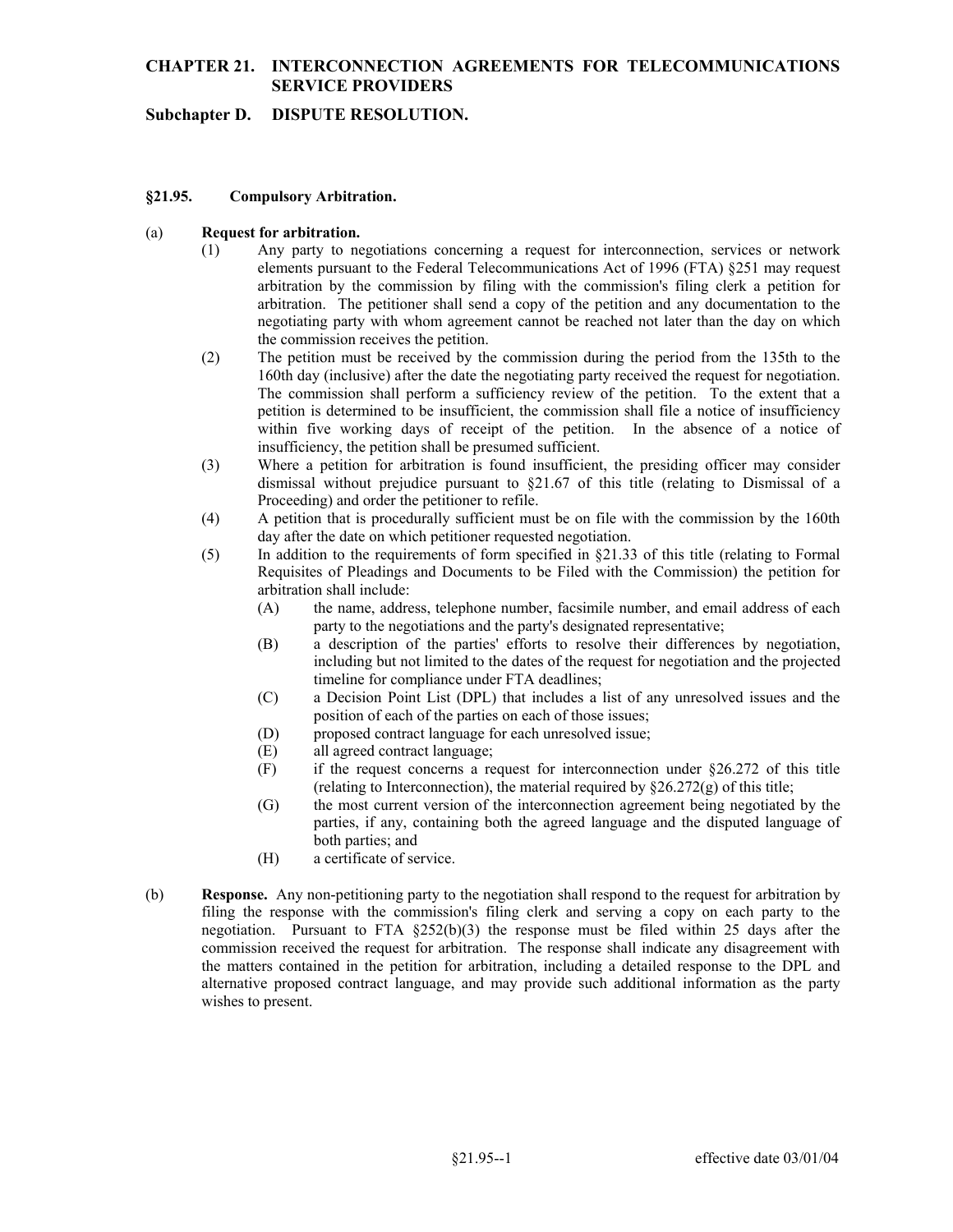## **Subchapter D. DISPUTE RESOLUTION.**

## **§21.95 continued**

### (c) **Selection and replacement of presiding officer.**

- for the commission, unless two or more of the Commissioners choose to hear the arbitration along with designated commission staff will act as an arbitration team. The presiding officer commission staff members selected to be part of the team shall be identified to the parties. (1) Upon receipt of a complete petition for arbitration, a presiding officer shall be selected to act en banc. The parties shall be notified of the commission-designated presiding officer, or of the Commissioners' decision to act as presiding officer themselves. The presiding officer may be advised on legal and technical issues by members of the arbitration team. The
- (2) If at any time a presiding officer is unable to continue presiding over a case, a substitute presiding officer shall be appointed who shall perform any remaining functions without the necessity of repeating any previous proceedings. The substitute presiding officer shall read the record of the proceedings that occurred prior to their appointment before issuing an arbitration award or other decision.
- **Participation.** Only parties to the negotiation may participate as parties in the arbitration hearing. (d) **Participation.** Only parties to the negotiation may participate as parties in the arbitration hearing. The presiding officer may allow interested persons to file a statement of position to be considered in the proceeding.
- presiding officer shall serve parties with the orders ruling on challenges within ten working days of (e) **Prehearing conference; challenges.** As soon as practical after selection, the presiding officer shall schedule a prehearing conference with the parties to the arbitration. At the prehearing conference, parties should be prepared to raise any challenges to the appointment of the presiding officer or to the inclusion of any issue identified for arbitration in the petition and responses. If such challenges are not raised at the first prehearing conference, they shall be deemed waived by the parties. The the first prehearing conference. The presiding officer has the authority to schedule additional prehearing conferences to consider discovery, procedural schedules, clarification of issues, amending pleadings, stipulations, evidentiary matters, requests for interim relief, and any other matters as may assist the disposition of the proceedings in a fair and efficient manner.
- (f) **Notice.** The presiding officer shall make arrangements for the arbitration hearing, which may not be scheduled earlier than 35 days after the commission receives a complete request for arbitration. The presiding officer shall notify the parties, not less than ten days before the hearing, of the date, time, and location of the hearing.
- commission have an official reporter present. A party may purchase a copy of the transcript from the (g) **Record of hearing.** The arbitration hearing shall be open to the public. If any party requests it, a stenographic record shall be made of the hearing by an official court reporter appointed by the commission. It is the responsibility of the party ordering the stenographic record to request that the official reporter at rates set by the commission. The court reporter shall provide the transcript and exhibits in a hearing to the presiding officer at the time the transcript is provided to the requesting party. If no court reporter is requested by a party, the presiding officer shall record the proceedings and maintain the official record and exhibits. Each party to the arbitration hearing shall be responsible for its own costs of participation in the arbitration process.

## (h) **Hearing procedures.**

- (1) The parties to the arbitration are entitled to be heard, to present evidence, and to crossexamine witnesses appearing at the hearing.
- (2) Redirect may be allowed at the discretion of the presiding officer, provided that parties have reserved time for redirect.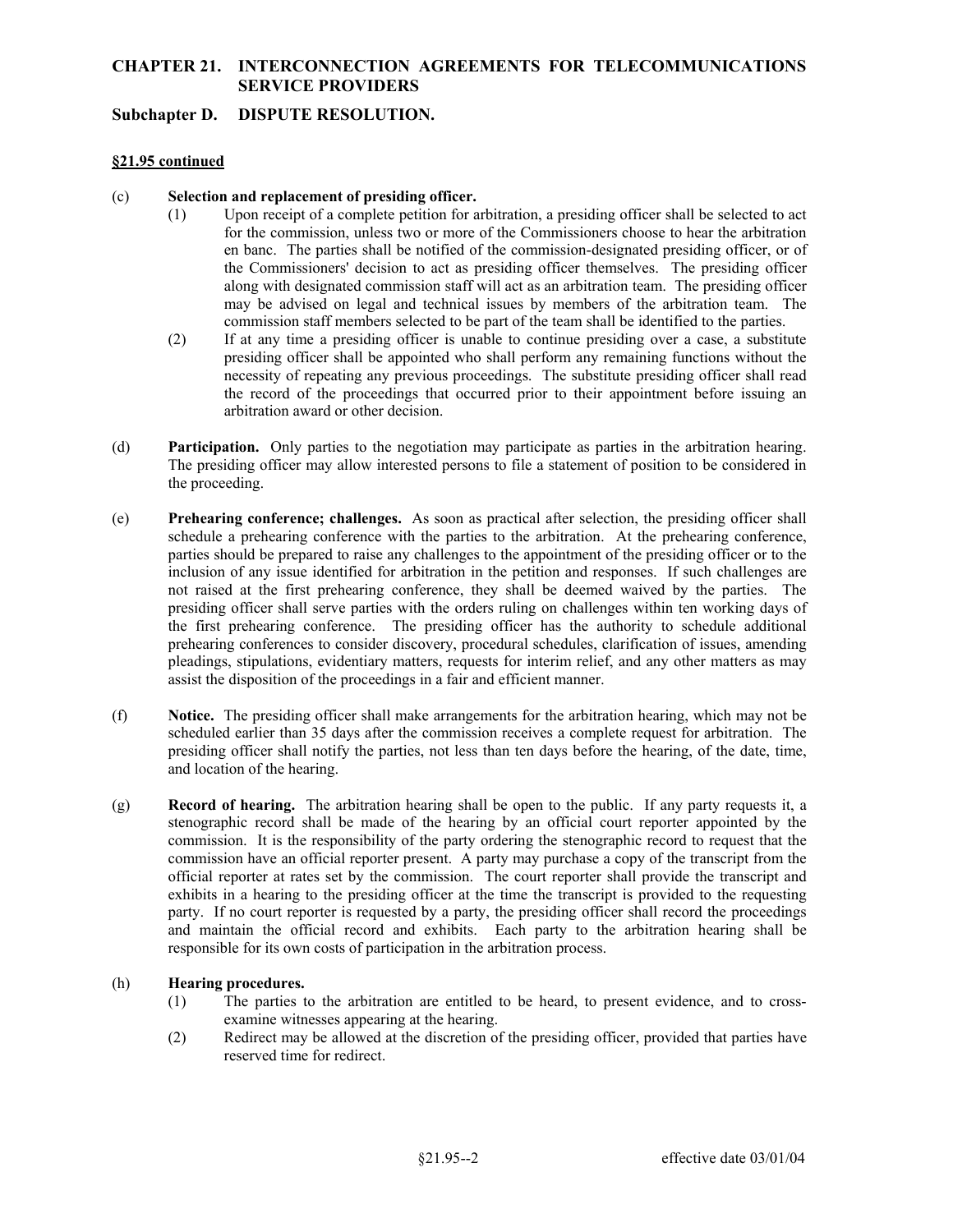# **Subchapter D. DISPUTE RESOLUTION.**

## **§21.95(h) continued**

- (3) The presiding officer may temporarily close the arbitration hearing to the public to hear evidence containing information filed as confidential under §21.77 of this title (relating to Confidential Material). The presiding officer shall close the hearing only if there is no other practical means of protecting the confidentiality of the information.
- (4) In addition to providing sufficient copies for all parties, the presiding officer, and, if appropriate, the court reporter, parties shall provide three copies of all exhibits for purposes of appeal at the hearing.
- (i) **Applicable rules.** The rules of privilege and exemption recognized by Texas law shall apply to arbitration proceedings under this subchapter. The Texas Rules of Civil Procedure, Texas Rules of Civil Evidence, Texas Administrative Procedure Act §2001.081, and Chapter 22 of this title (relating to Practice and Procedure) may be used as guidance in proceedings under this chapter.

## (j) **Authority of presiding officer.**

(1) **Generally.** The presiding officer has broad discretion in conducting the arbitration hearing, including the authority given to a presiding officer pursuant to §22.202 of this title (relating to Presiding Officer). In addition, the presiding officer has broad discretion to ask clarifying questions and to direct a party or a witness to provide information, at any time during the proceeding, as set out in subsection (q) of this section.

## (2) **Subpoenas.**

- (A) **Issuance of Subpoenas.** Pursuant to APA, §2001.089, the presiding officer may issue a subpoena for the attendance of a witness or for the production of books, records, papers, or other objects. Motions for subpoenas to compel the production of books, records, papers, or other objects shall describe with reasonable particularity the objects desired and the material and relevant facts sought to be proved by them.
- memorandum, signed by such witness, attached to the subpoena, or by any other method authorized by the Texas Rules of Civil Procedure. (B) **Service and return.** A subpoena may be addressed to the sheriff or any constable, who may serve the subpoena in any manner authorized by the Texas Rules of Civil Procedure; and service thereof may be accepted by any witness by a written
- method authorized by the Texas Rules of Civil Procedure. (C) **Fees.** Subpoenas shall be issued by the presiding officer only after sums have been deposited to ensure payment of expense fees incident to the subpoenas. Payment of any such fees or expenses shall be made in the manner prescribed in APA, §2001.089 and §2001.103.
- (D) **Motions to quash.** Motions to quash subpoenas shall be filed within five working days after the issuance of the subpoena, unless the party ordered to respond to the subpoena shows that it was justifiably unable to file objections at that time.
- (k) **Discovery.** Pursuant to subsection (j) of this section, the presiding officer has broad discretion regarding discovery. Except as modified in paragraphs (1) - (3) of this subsection, Chapter 22, Subchapter H of this title (relating to Discovery Procedures) shall serve as guidance for all discovery conducted under this chapter.
	- (1) **Scope.** The presiding officer shall permit only such discovery as the presiding officer determines is essential, considering public policy, the needs of the parties and the commission, the commission's deadlines under FTA  $$252(b)(4)(c)$ , and considering the desirability of making discovery effective, expeditious and cost effective. The presiding officer shall be the judge of the relevance and materiality of the discovery sought.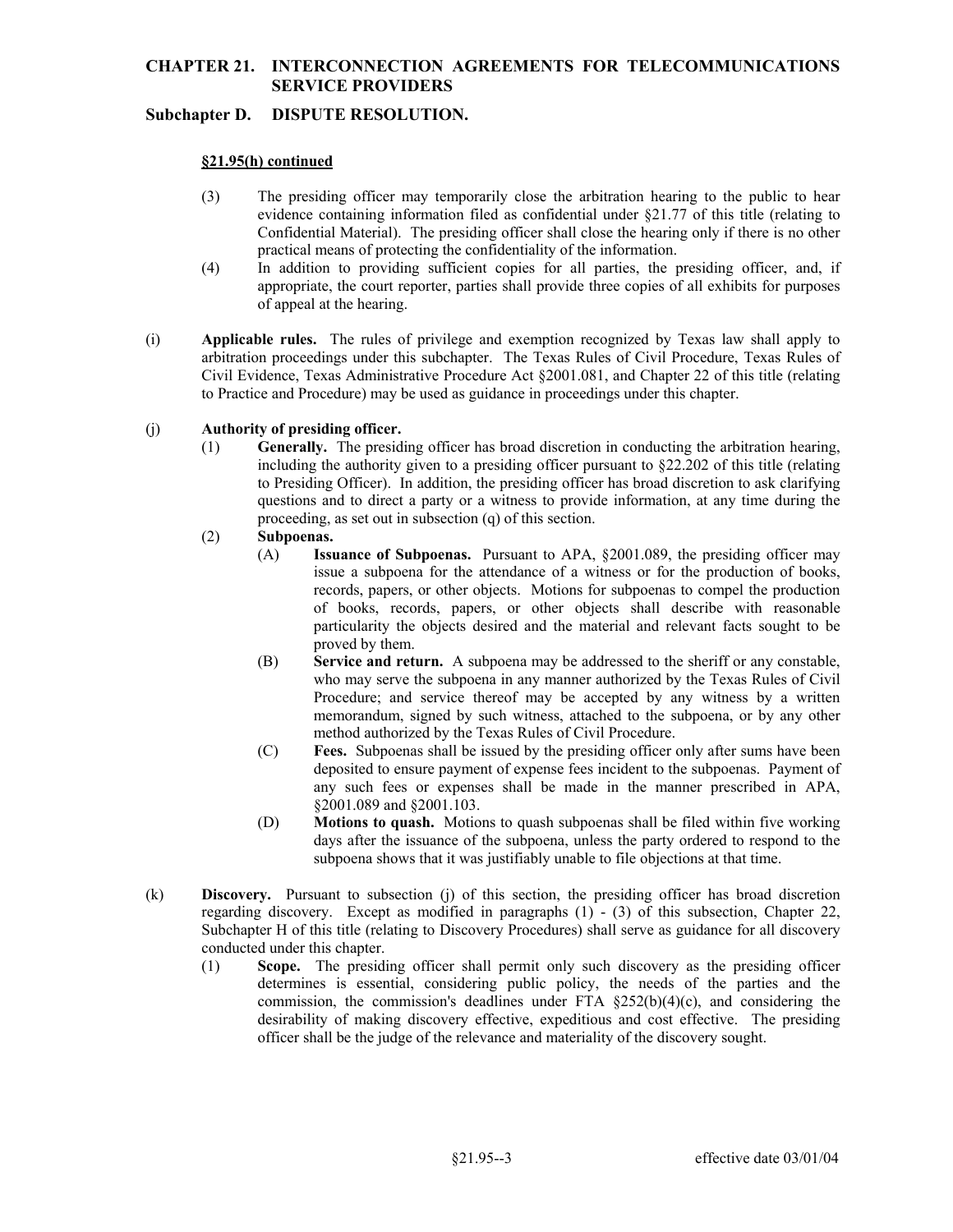## **Subchapter D. DISPUTE RESOLUTION.**

## **§21.95(k) continued**

- admissions (RFAs), and depositions by oral or written examination. RFIs, RFPs and RFAs (2) **Limits.** Parties may obtain discovery relevant to the arbitration by submitting requests for information (RFIs), requests for inspection and production of documents (RFPs), requests for shall contain no more than 40 requests (subparts are counted as separate requests). The presiding officer, upon a motion filed by a party, may permit a party to propound more than 40 requests provided that the moving party has made a clear demonstration of the relevance of and the need for the additional requests. Factors to be considered by the presiding officer in determining whether to allow additional requests shall include, but are not limited to: the number of unresolved issues, the complexity of the unresolved issues, and whether the proceeding addresses costs and/or cost studies.
- (3) **Timing.** Discovery may commence upon the filing of the petition for arbitration. Parties FTA §252(b)(4)(c), all parties must agree to the extension and file a joint waiver to extend shall file a proposed discovery schedule that accommodates the commission's deadlines under FTA  $\S 252(b)(4)(c)$ , taking into consideration relevant commission regulatory timeframes. The presiding officer may impose a discovery schedule that accommodates the commission's deadlines under FTA  $\S252(b)(4)(c)$ . If any party requests an extension that will affect the ability to complete the proceeding within the commission's deadlines under such deadlines.
- (l) **Time for hearing.** The arbitration hearing shall be conducted expeditiously and in an informal manner. The presiding officer is empowered to impose reasonable time limits. The presiding officer may continue a hearing from time to time and place to place. Unless additional time is allowed by the commission or additional information is requested by the presiding officer, the hearing may not exceed five working days.

## (m) **Evidence.**

- (1) **Relevance.** The parties may only offer such evidence as is relevant and material to a proceeding and shall provide such evidence as the presiding officer may deem necessary to determination of the proceeding. The presiding officer shall be the judge of the relevance and materiality of the evidence offered.
- (2) **Conformity to rules.** The presiding officer shall have the authority to decide whether or not to apply strict rules of evidence (or any other rules) as to the admissibility, relevance, or weight of any material tendered by a party on any matter of fact or expert opinion. The presiding officer shall provide notice of this decision prior to the deadline for filing direct testimony.
- (3) **Exhibits.** The offering of exhibits shall be governed by §22.226 of this title (relating to Exhibits).
- (4) **Offers of proof.** Offers of proof shall be governed by §22.227 of this title (relating to Offers of Proof).
- (5) **Stipulation of facts.** Stipulation of facts shall be governed by §22.228 of this title (relating to Stipulation of Facts).
- (6) **Prefiled evidence**.
	- (A) Parties to the hearing shall provide their direct cases to the presiding officer at least 15 working days prior to the hearing unless the presiding officer establishes a different deadline. Ten copies of the direct case shall be filed with the commission filing clerk and a copy shall be provided to each of the other parties to the hearing at the same time it is provided to the presiding officer.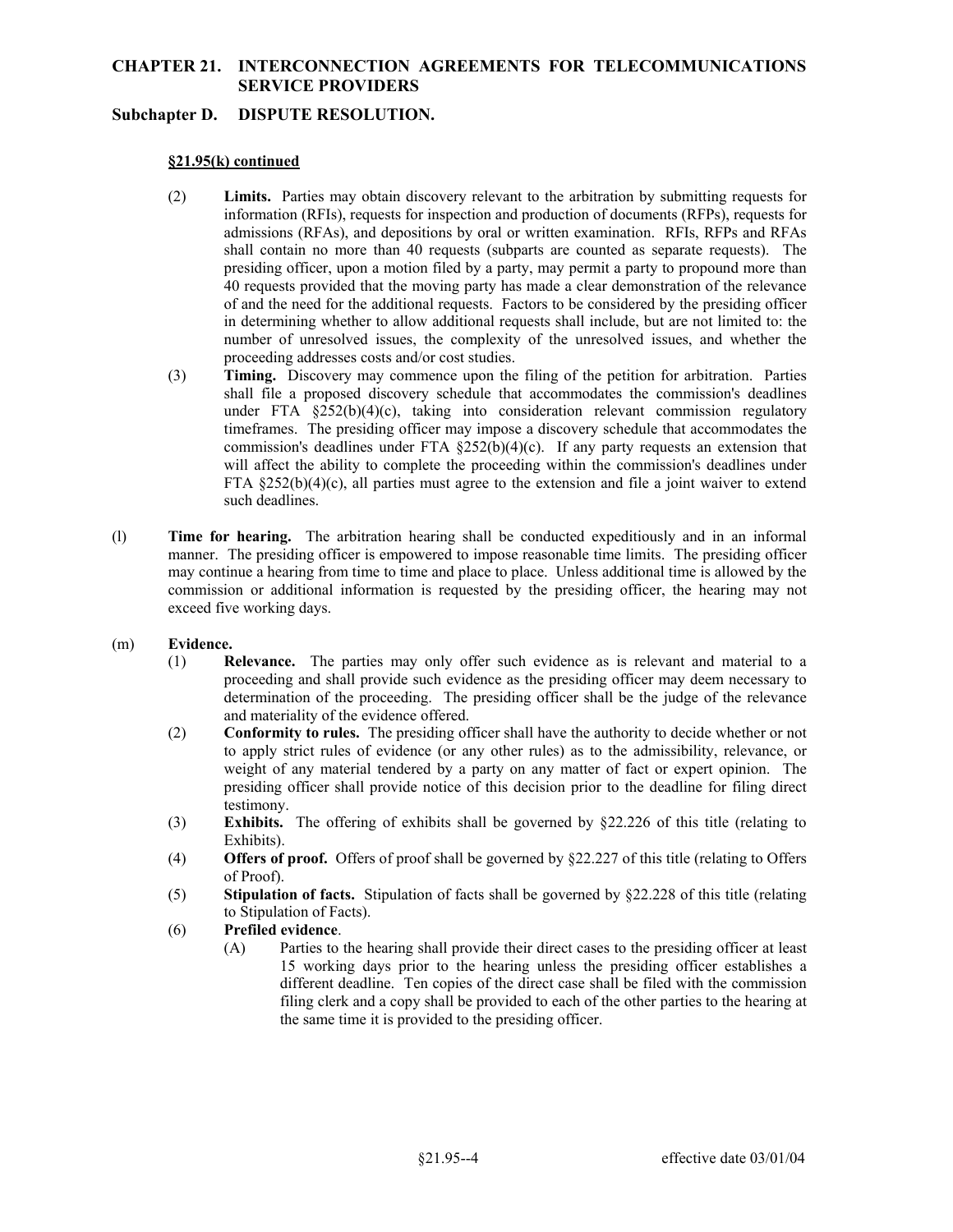# **Subchapter D. DISPUTE RESOLUTION.**

#### **§21.95(m)(6) continued**

- issues in the proceeding, including written direct testimony of all of its witnesses (B) The prepared direct case shall include all of the party's direct evidence on all DPL and all exhibits that the party intends to offer as part of its direct case. The prepared case shall present the entirety of the party's direct evidence on each of the issues in controversy and shall serve as the party's complete direct case.
- (C) Prefiled evidence shall include, to the extent allowed or requested by the presiding officer, prefiled rebuttal testimony and exhibits and shall be filed not less than eight working days prior to the hearing unless the presiding officer establishes a different deadline.
- shall be considered public information under the Texas Public Information Act (TPIA), (7) **Public Information.** Except as provided in §21.77 of this title (relating to Confidential Information), all materials filed with the commission or provided to the presiding officer Texas Government Code, §552.001, *et. seq.*
- (n) **Sanctions.** Whenever a party fails to comply with a presiding officer's order or commission rules in a opportunity for a hearing, the presiding officer may impose a remedy as set forth in §21.71 of this title manner deemed material by the presiding officer, the presiding officer shall fix a reasonable period of time for compliance. If the party does not comply within that time period, then after notice and (relating to Sanctions).

## (o) **Decision Point List (DPL) and witness list.**

- (1) Ten days after the filing of the response to the petition, the parties shall file a revised DPL that is jointly populated to the extent practicable, taking into consideration the status of discovery.
- shall also provide the parties' competing contract language. Except as provided in §21.77 of (2) Parties shall file a jointly populated DPL in a format approved by the presiding officer, no later than five working days before the commencement of the hearing. An electronic copy of the DPL shall also be provided. The DPL shall identify all issues to be addressed, the witnesses who will address each issue, and a short synopsis of each witness's position on each issue, with specific citation to the parties' testimony relevant to that issue. The DPL this title (relating to Confidential Material), all materials filed with the commission or provided to the presiding officer shall be considered public information under the TPIA, Texas Government Code, §552.001, *et. seq.*
- (p) **Cross-examination.** Each witness presenting written prefiled testimony shall be available for crossexamination by the other parties to the arbitration. The presiding officer shall judge the credibility of each witness and the weight to be given their testimony based upon their response to crossexamination. If the presiding officer determines that the witness's responses are evasive or nonresponsive to the questions asked, the presiding officer may disregard the witness's testimony on the basis of a lack of credibility.
- (q) **Clarifying questions.** The presiding officer or an arbitration team member, at any point during the proceeding, may ask clarifying questions and may direct a party or a witness to provide additional information as needed to fully develop the record of the proceeding. This has no effect on a party's responsibility to meet its burden of proof. If a party fails to present information requested by the presiding officer, the presiding officer shall render a decision on the basis of the best information available from whatever source derived. Moreover, failure to provide requested information may subject a party to sanctions, as set forth in §21.71 of this title.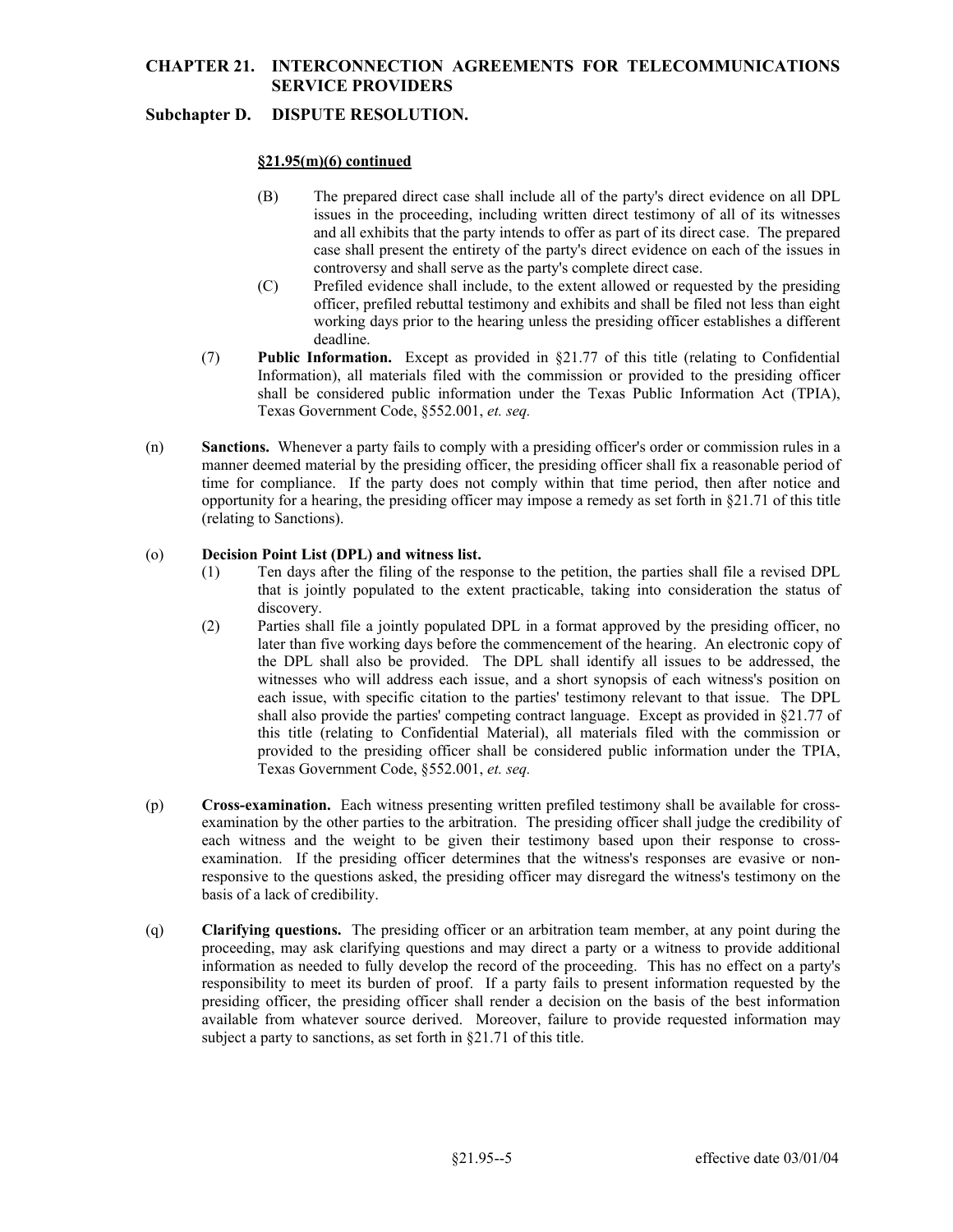## **Subchapter D. DISPUTE RESOLUTION.**

#### **§21.95 continued**

- officer determines that they would aid in the resolution of the proceeding, after consideration of (r) **Briefs.** The presiding officer may require the parties to submit post-hearing briefs or written summaries of their positions. The presiding officer shall determine the filing deadline and any limitations on the length of such submissions. Reply briefs shall not be permitted unless the presiding applicable deadlines.
- (s) **Time for decision.** The presiding officer shall endeavor to issue a Proposal for Award on the arbitration within 30 days after the filing of any post-hearing briefs. If post-hearing briefs are not filed, the presiding officer shall endeavor to issue the Proposal for Award within 30 days after the conclusion of the hearing. The arbitration team shall issue an arbitration award not later than nine months after the date on which a party receives a request for negotiation under FTA, unless the parties have waived the nine-month deadline in writing or orally on the record.

## (t) **Decision.**

- arbitration hearing. The presiding officer may agree with the positions of one or more of the (1) **Proposal for Award.** The Proposal for Award shall be based upon the record of the parties on any or all issues or may offer an independent resolution of the issues. The presiding officer is the judge of whether a party has met its burden of proof. The Proposal for Award shall include:
	- (A) a ruling on each of the issues presented for arbitration by the parties, including specific contract language;
	- (B) a statement of any conditions imposed on the parties to the agreement in order to comply with the provisions of FTA §252(c);
	- (FCC) pursuant to FTA §251; (C) a statement of how the final decision meets the requirements of FTA §251, including any regulations adopted by the Federal Communications Commission
	- (D) the rates for interconnection, services, and/or network elements established according to FTA  $§252(d)$ ;
	- (E) a schedule for implementation of the terms and conditions by the parties to the agreement;
	- (F) a narrative report explaining the rulings included in the Proposal for Award, unless the arbitration is conducted by two or more of the commissioners acting as the presiding officers; and
	- (G) to the extent that a ruling establishes a new or different price for an unbundled network element, combination of unbundled network elements, or resold service, a statement requiring that all certificated carriers be notified of such price either through web posting, mass mailing, or electronic mail within ten days of the date the ruling becomes final.
- (2) **Exceptions to the Proposal for Award**. Within ten working days of the issuance of the Proposal for Award the parties shall file any Exceptions to the Proposal for Award specifying any alleged ambiguities or errors. To the extent that a party objects to contract language within the Proposal for Award, the party's Exceptions to the Proposal for Award must include alternative contract language along with an explanation of why the alternative language is appropriate, with citation to the record.
- (3) **Arbitration Award.** The Arbitration Award shall be based upon the record of the within ten working days of the receipt of parties' Exceptions to the Proposal for Award. The presiding officer may agree with the positions of one or more of the parties on any or all arbitration hearing. The presiding officer shall endeavor to issue the Arbitration Award issues or may offer an independent resolution of the issues. The presiding officer is the judge of whether a party has met its burden of proof. The Arbitration Award shall include: